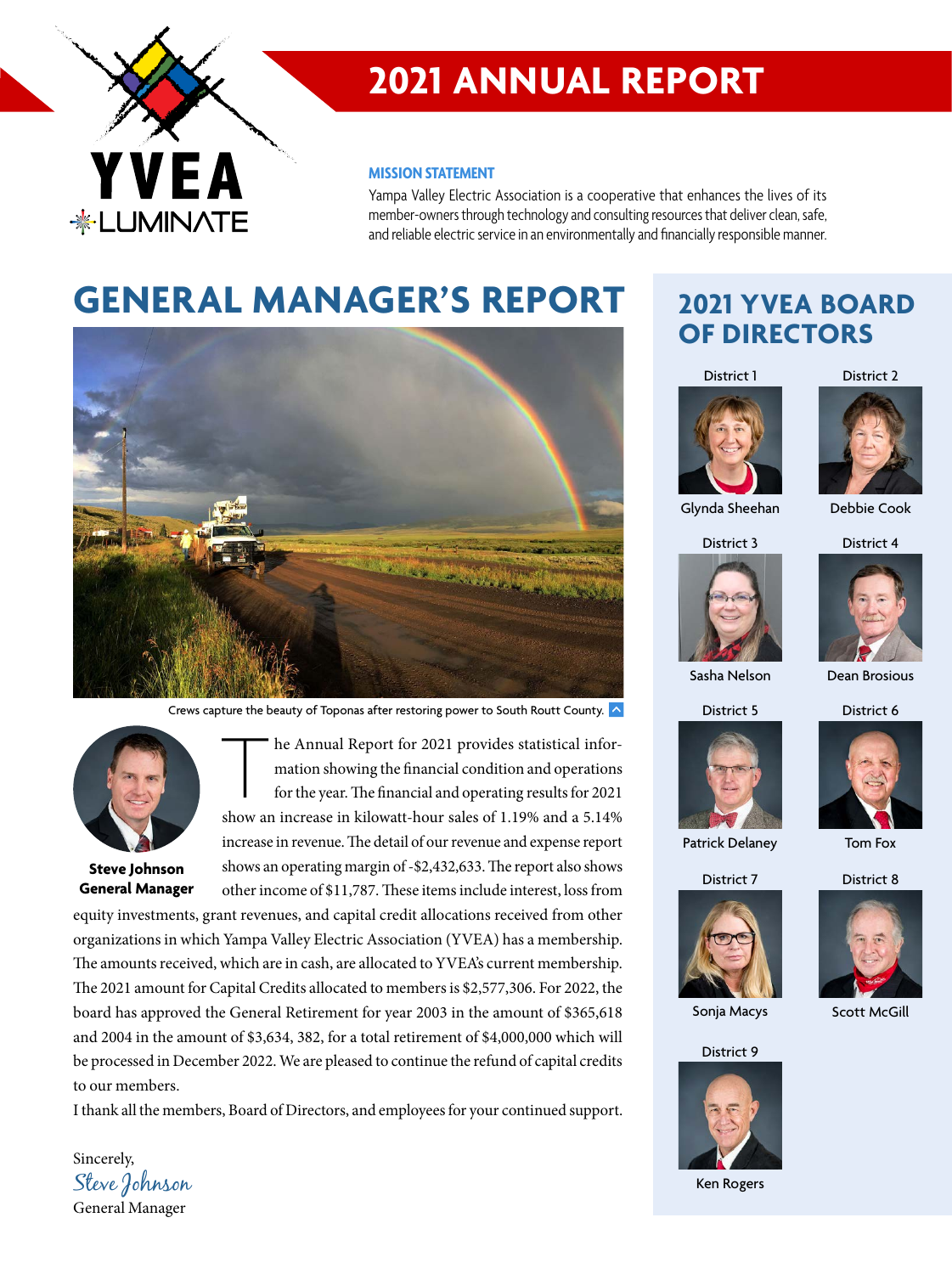### **BOARD CHAIRMAN'S REPORT TREASURER'S REPORT**



**Tom Fox Board Chairman**

ach annual meeting, the chairman of the board has the opportunity to report on how Yampa Valley Electric Association (YVEA) is doing, as well as some highlights of the year. While 2021 felt a bit more back to normal, there ach annual meeting, the chairman of the board has the opportunity to report on how Yampa Valley Electric Association (YVEA) is doing, as well as some highlights are still several challenges impacting business at YVEA. One of the biggest constraints we are running into is the supply chain, and the delays and changes this has on our projects during construction season. Additionally, as you are expe-

riencing in your everyday life, the cost of goods and services are rising for YVEA. In 2022, YVEA performed a cost of service and rate study with the consultation of Power Systems Engineering. The study showed that a rate increase is necessary to keep up with the rising costs of wholesale power supply, the expenses to maintain and invest in our infrastructure, and many other escalating costs of doing business. Our members will see this rate increase on their July bills. Rate increases are not easy on anyone— each of us at YVEA realizes our dollar is not going as far as it once was. However, keeping our system up to date is incredibly important. When we don't raise rates, we fall behind on maintenance and system improvements, which has a negative impact on reliability and our ability to meet the power needs of our communities.

To that end, the YVEA board, along with management, has committed substantial resources to improving our aging infrastructure. This is no small task considering our territory is so large. With 2,788 miles of line over an area of 7113 sq. miles, millions of dollars per year will be needed for many years to come. Last year's construction work plan was budgeted at over \$12 million. This investment means shorter and fewer outages for our members, thanks to a system that enables better response times. We are adding more electronic reclosures to our system, which will deliver more precise locations of outages, even in the most remote areas. Many of our substations have been upgraded and are now connected to Luminate Broadband, which has been an incredible upgrade for us. It means even our most remote areas now have communications connectivity to our grid, providing reliable outage information. These benefits are amazing for all members and I am proud to report that, thanks to these improvements and our company's dedication to these projects, YVEA's outage times and frequency have been decreasing.

2021 was also a big year for Luminate, our high-speed broadband company. We continue to add more customers, who share how happy they are with their internet performance since they switched to Luminate. With speeds reaching up to 1 Gb, Luminate's fiber internet is worth waiting for. With our large territory, there is a lot to do over many years as there is so much more to it than just tacking up fiber on poles. If you are interested in service, please call Luminate for more information at (970) 870-4320.

I look forward to seeing you our annual meeting. This year's meeting will be held at the YVEA headquarters in Craig, on June 28, 2022.

Tom Fox Chairman of the Board of Directors



**Wade Pynes, Treasurer**

The financial statements for the fiscal<br>
year ended December 31, 2021<br>
reflect the sound financial status<br>
of Yampa Valley Electric Association, Inc. year ended December 31, 2021 reflect the sound financial status (YVEA). The association's routine annual nancial statement audit was conducted by Bolinger, Segars, Gilbert & Moss, L.L.P. (BSGM), certified public accountants of Lubbock, Texas. BSGM has audited YVEA's balance sheets as of December 31, 2021 and 2020, and the related statements of income, patronage capital, and cash flows for the years then ended, along with the related notes to the consolidated financial statements.

YVEA's responsibility is to prepare and present the financial statements in accordance with accounting principles generally accepted in the United States of America; this includes the design, implementation and maintenance of internal controls relevant to the preparation and fair presentation of nancial statements that are free from material misstatements and errors.

The financial statements were presented to BSGM in February 2022. Yampa Valley Electric Association's 2021 audit report was presented to the board of directors in April 2022. YVEA received a clean, unmodified opinion that all consolidated financial statements have been presented fairly in all material respects.

The data presented in this report is from the 2021 financial statements. Copies of the audited financial statements and the annual report are available at Yampa Valley Electric Association's headquarters.

Wade Pynes Vice President of Finance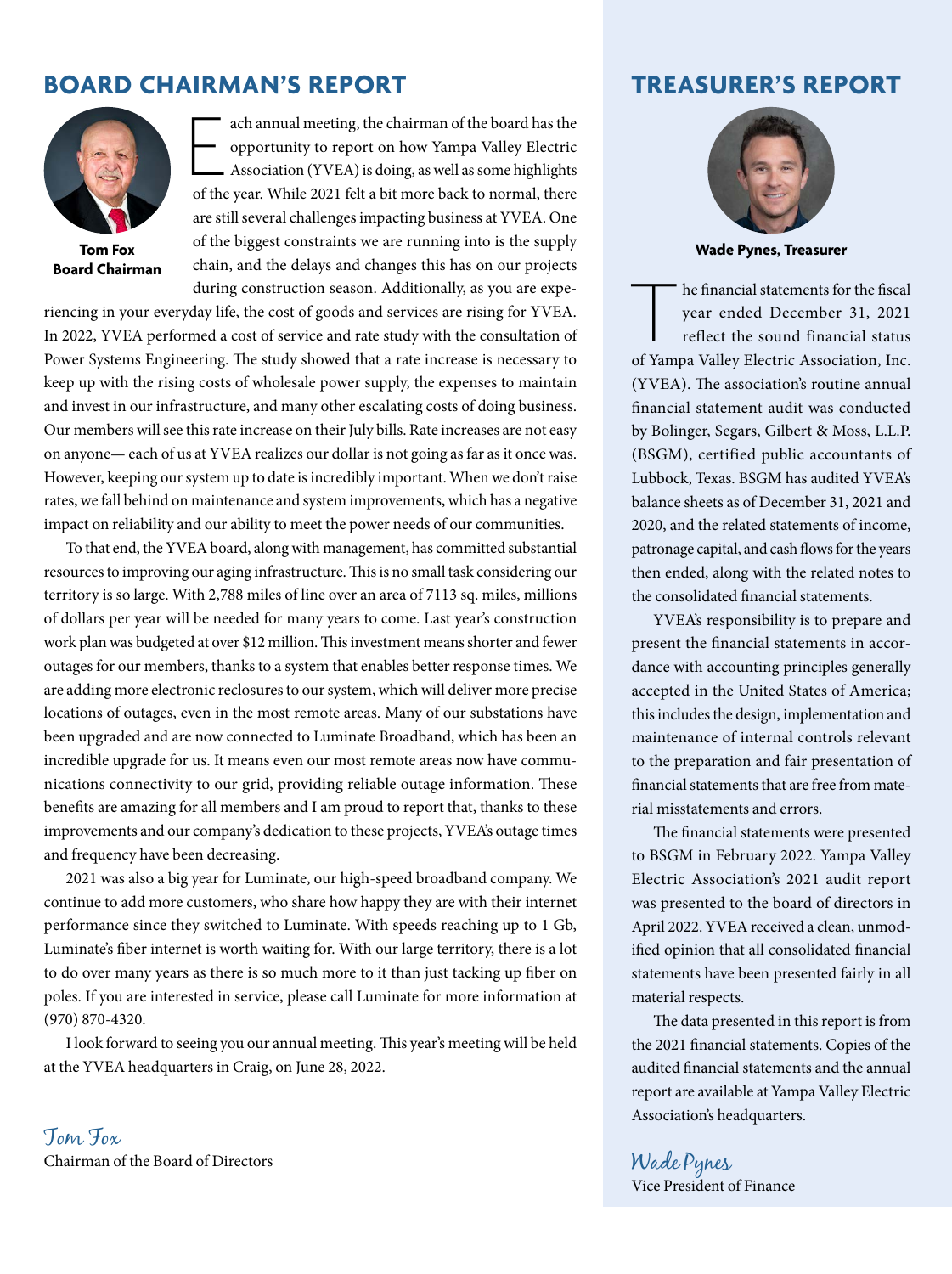| <b>2021 STATEMENT OF OPERATIONS</b>              |                |              |              |              |              |  |  |  |  |
|--------------------------------------------------|----------------|--------------|--------------|--------------|--------------|--|--|--|--|
|                                                  | 2021           | 2020         | 2019         | 2018         | 2017         |  |  |  |  |
| <b>Operating Revenue and Patronage Capital</b>   | \$63,273,535   | \$60,180,663 | \$58,667,577 | \$59,569,286 | \$56,192,236 |  |  |  |  |
| <b>Operation &amp; Maintenance Expense</b>       |                |              |              |              |              |  |  |  |  |
| Power Cost                                       | \$39,756,400   | \$31,853,375 | \$32,637,462 | \$35,206,836 | \$33,704,348 |  |  |  |  |
| Operating and Maintenance Expenses               | \$17,296,880   | \$16,397,472 | \$15,181,338 | \$13,596,264 | \$12,990,002 |  |  |  |  |
| Interest                                         | \$2,284,032    | \$1,798,692  | \$1,322,565  | \$1,197,730  | \$1,008,788  |  |  |  |  |
| <b>Taxes</b>                                     |                |              |              |              |              |  |  |  |  |
| Other expenses                                   | (581,951)      | \$63,187     | \$68,168     | \$60,286     | \$49,125     |  |  |  |  |
| <b>Total Operation &amp; Maintenance Expense</b> | \$59,255,361   | \$50,112,726 | \$49,209,533 | \$50,061,116 | \$47,752,263 |  |  |  |  |
| Earnings before Interest & Amortization          | \$4,018,174    | \$10,067,937 | \$9,458,044  | \$9,508,170  | \$8,439,973  |  |  |  |  |
| Depreciation & Amortization                      | (56, 450, 807) | (56,116,650) | (55,957,709) | (56,041,860) | (55,373,823) |  |  |  |  |
| <b>Patronage Capital &amp; Operating Margins</b> | (52, 432, 633) | \$3,951,287  | \$3,500,335  | \$3,466,310  | \$3,066,150  |  |  |  |  |
| Other Capital Credits & Patronage Dividends      | \$463,213      | \$514,364    | \$318,764    | \$275,330    | \$266,492    |  |  |  |  |
| Income/Loss from Equity Investments              | (5822, 828)    |              |              |              |              |  |  |  |  |
| Non Operating Margins - Other                    | \$371,402      | 1,450,483    | \$68,204     | \$1,136,180  | \$119,411    |  |  |  |  |
| <b>Patronage Capital or Margins</b>              | (52, 420, 846) | \$5,916,134  | \$3,887,303  | \$4,877,820  | \$3,452,053  |  |  |  |  |

#### **COMPARATIVE OPERATING STATISTICS**



#### **2021 RESOURCE MIX**



#### **2021 KWH SALES BY RATE CLASS**



### **HIGHLIGHTS OF OPERATIONS**

|                                                   | 2021   | 2020   | 2019  |
|---------------------------------------------------|--------|--------|-------|
| <b>New Construction &amp; System Improvements</b> |        |        |       |
| Miles of Line Built                               | 7.35   | 6.75   | 6.75  |
| New Security Lights                               | 16     | 7      | 9     |
| New Services Installed                            | 440    | 459    | 275   |
| Services Upgraded                                 | 21     | 18     | 27    |
| <b>Operations &amp; Maintenance</b>               |        |        |       |
| Average Outage Minutes Per Month Per Consumer     | 7.1    | 18.3   | 33.4  |
| Members Per Employee                              | 217    | 366    | 395   |
| Meters Tested                                     | 702    | 214    | 226   |
| Miles of Distribution Line Patrolled              | 234    | 332    | 467   |
| Miles of Transmission Line Patrolled              | 269    | 341    | 280   |
| Number of Consumer Work Orders Written            | 742    | 649    | 652   |
| Number of Poles Inspected                         | 6.172  | 3,879  | 2,806 |
| Underground Cable Locations                       | 10,334 | 12,327 | 6,002 |
| Underground Dig-Ins Repaired                      | 35     | 52     | 27    |

## **COMPARATIVE OPERATING STATISTICS**

| 2021           | 2020          | 2019          |
|----------------|---------------|---------------|
| 549,113,120    | 554,496,538   | 576,336,895   |
| 539,166,785    | 532,810,192   | 562,944,607   |
| 115,431        | 95,519        | 109,428       |
| 27,709         | 27,425        | 27,269        |
| 2,788          |               |               |
| 9.94           | 9.12          | 9.47          |
| \$0.1174       | \$0.1129      | \$0.1042      |
| \$63,273,535   | \$60,180,663  | \$58,667,577  |
| \$1,262,576    | \$1,274,275   | \$1,178,574   |
| 63%            | 53%           | 56%           |
| \$2,079,810    | \$3,077,263   | \$1,510,849   |
| \$229,817,831  | \$211,049,910 | \$185,311,408 |
| (52, 420, 846) | \$5,916,134   | \$3,887,303   |
| 45.93%         | 52.01%        | 59.24%        |
|                |               |               |